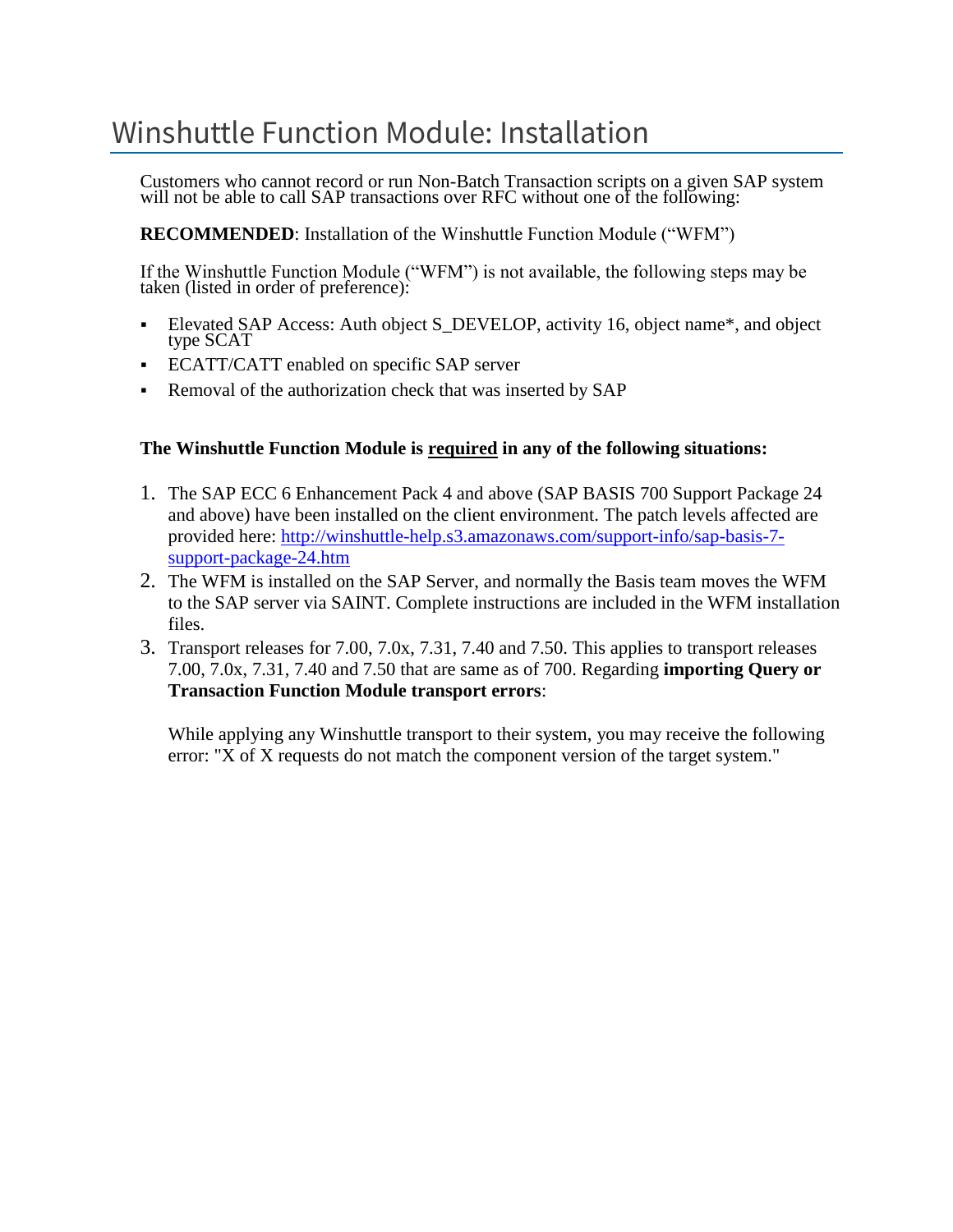|               | <b>Import Queue: System EC5</b>  |            |                  | 0874474403488555558                                                                                                                                                                    |   |
|---------------|----------------------------------|------------|------------------|----------------------------------------------------------------------------------------------------------------------------------------------------------------------------------------|---|
|               | $\Box$ Requests for ECS: $0 / 1$ |            |                  | 09/18/2012 08:49:19                                                                                                                                                                    |   |
| <b>Number</b> | RC<br>Request<br>Owner           |            |                  | Short Text                                                                                                                                                                             |   |
| $\mathbf 1$   | W6DK900199                       | $\Diamond$ | <b>GURPREETS</b> | 瀶                                                                                                                                                                                      |   |
|               |                                  |            |                  | TMS Alert Viewer: Error Message<br>Command TMS_MGR_IMPORT_TR_REQUEST<br>EC5<br>System                                                                                                  | 回 |
|               |                                  |            |                  | Clent:<br>800<br>Service<br>Transport Service<br>Online<br>User<br>LSOADMIN<br>Start<br>09/18/2012<br>Function TMS_TP_IMPORT<br>Date<br>12:40:42<br>Message IMPORT_NOT_ALLOWED<br>Time |   |

To address this, re-run the import with the following option(s) selected:

- Leave Transport Request in Queue
- Import Transport Request AgainIgnore
- Invalid Component Version

| <b>Transport Request</b>                 | YI3K017530 | MSSCOMPRESS 20080812<br>System PIA<br>Targ.Client=Source Client |
|------------------------------------------|------------|-----------------------------------------------------------------|
| Target System                            | PIA        |                                                                 |
| <b>Target Client</b>                     |            |                                                                 |
| Execution<br>Date                        | Options    |                                                                 |
| <b>Import Options</b>                    |            |                                                                 |
|                                          |            | Leave Transport Request in Queue for Later Import               |
| Import Transport Request Again           |            |                                                                 |
| Overwrite Originals                      |            |                                                                 |
| Overwrite Objects in Unconfirmed Repairs |            |                                                                 |
|                                          |            |                                                                 |
| Ignore Non-Permitted Transport Type      |            |                                                                 |
| Ignore Non-Permitted Table Class         |            |                                                                 |
| Ignore Predecessor Relations             |            |                                                                 |
| Ignore Invalid Component Version         |            |                                                                 |
|                                          |            |                                                                 |
|                                          |            |                                                                 |

Assuming that the versions of the components are newer on the customer system, select this final option to override SAP and complete the import.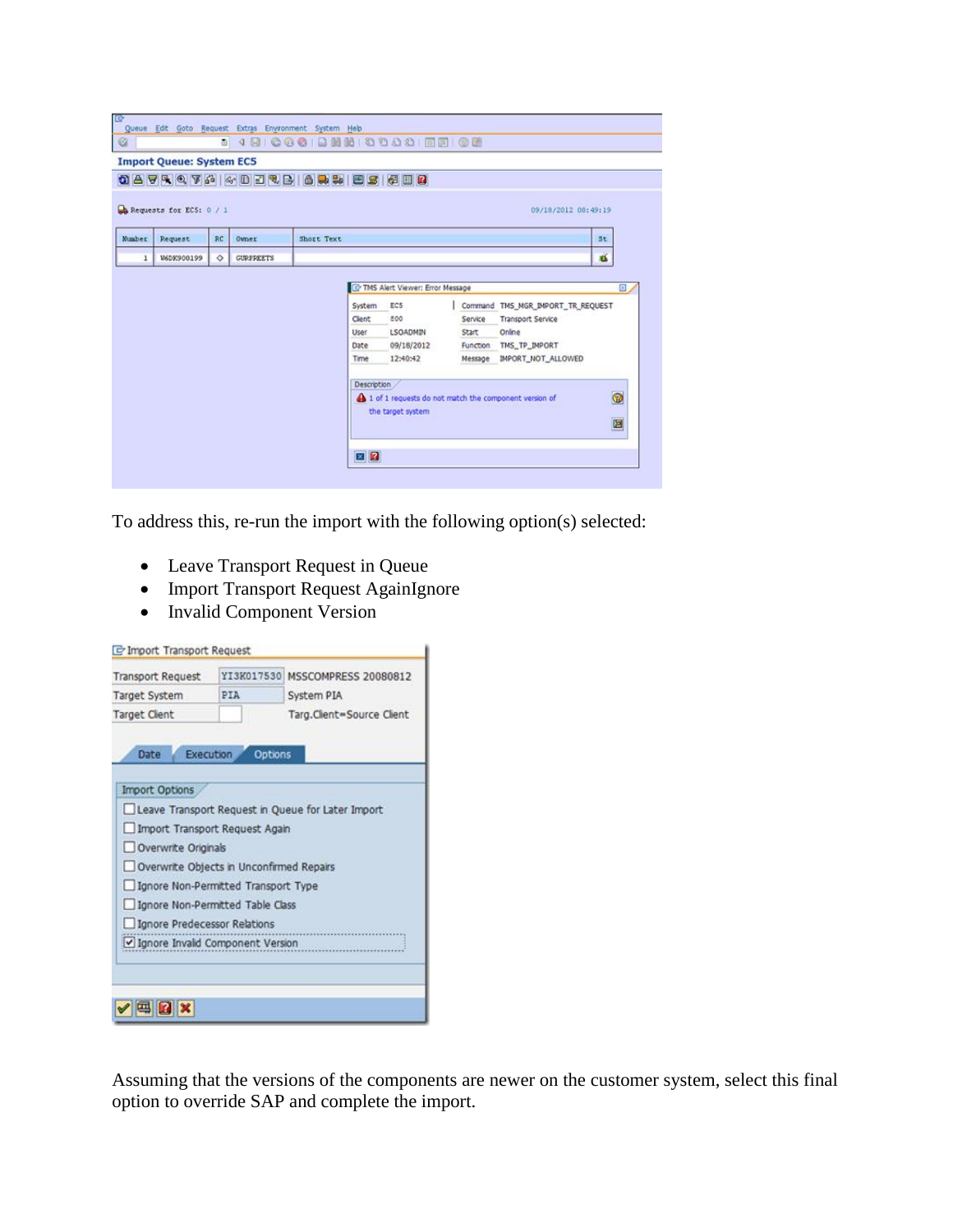# WFM Installation Support Articles

Check [the Winshuttle Function Module Installation](https://support.winshuttle.com/hc/en-us/articles/360023445032-How-to-check-the-Winshuttle-Function-Module-Installation)

Check your [WFM version](https://support.winshuttle.com/hc/en-us/articles/360023686291-How-to-check-SAP-Basis-Kernel-Information-or-Winshuttle-Function-Module-versions)

# Winshuttle Function Module: Benefits

#### Authorization checks on the calls to self Remote Function Module (RFM) and standard RFMs under Virtual Forge profiler changes, as noted here:

- WFM RFMs self check : /WINSHTLQ/\*
- LDB process via WFM : SDIFRUNTIME
- Orphaned Chunk clearing in WFM : SG
- **Infoset SO02, Queries SO01 in WFM: AOCF**
- Record in WFM : SBDR, SCP2
- Record , User Format in WFM : RFC1, SU\_USER
- Background Query run in WFM : BDL3, THFB
- Calculate prices BAPI call in WFM: WVK8
- Value help WFM (F4)

#### Vendor/Customer master functionality call via Direct in the WFM

#### Authorizations for use if the WFM is not used:

- RFC access is still required
- TCode access is still required
- **EXECT:** Scripts need to be Batch or GUI Scripting\*
- Non-Batch scripts can only be created or used if developer authorizations are granted
- Authorizations list:
	- o OBJECT: 'S\_DEVELOP'
	- o OBJTYPE: 'SCAT', 'ECSC'
	- o OBJNAME: '\*'
	- o ACTVT: '16' (=execute)

#### Authorizations as per Studio 11 pre-ship 3 WFM roles. These roles are also relevant for the non-WFM mode.

- /WINSHTLQ/CMN\_ADMIN\_ROLE (Winshuttle role for ADMIN)
- /WINSHTLO/CMN\_AUTHOR\_ROLE (Winshuttle role for AUTHOR)
- /WINSHTLQ/CMN\_RUNNER\_ROLE (Winshuttle role for RUNNER)

## **Adaptive query throttling**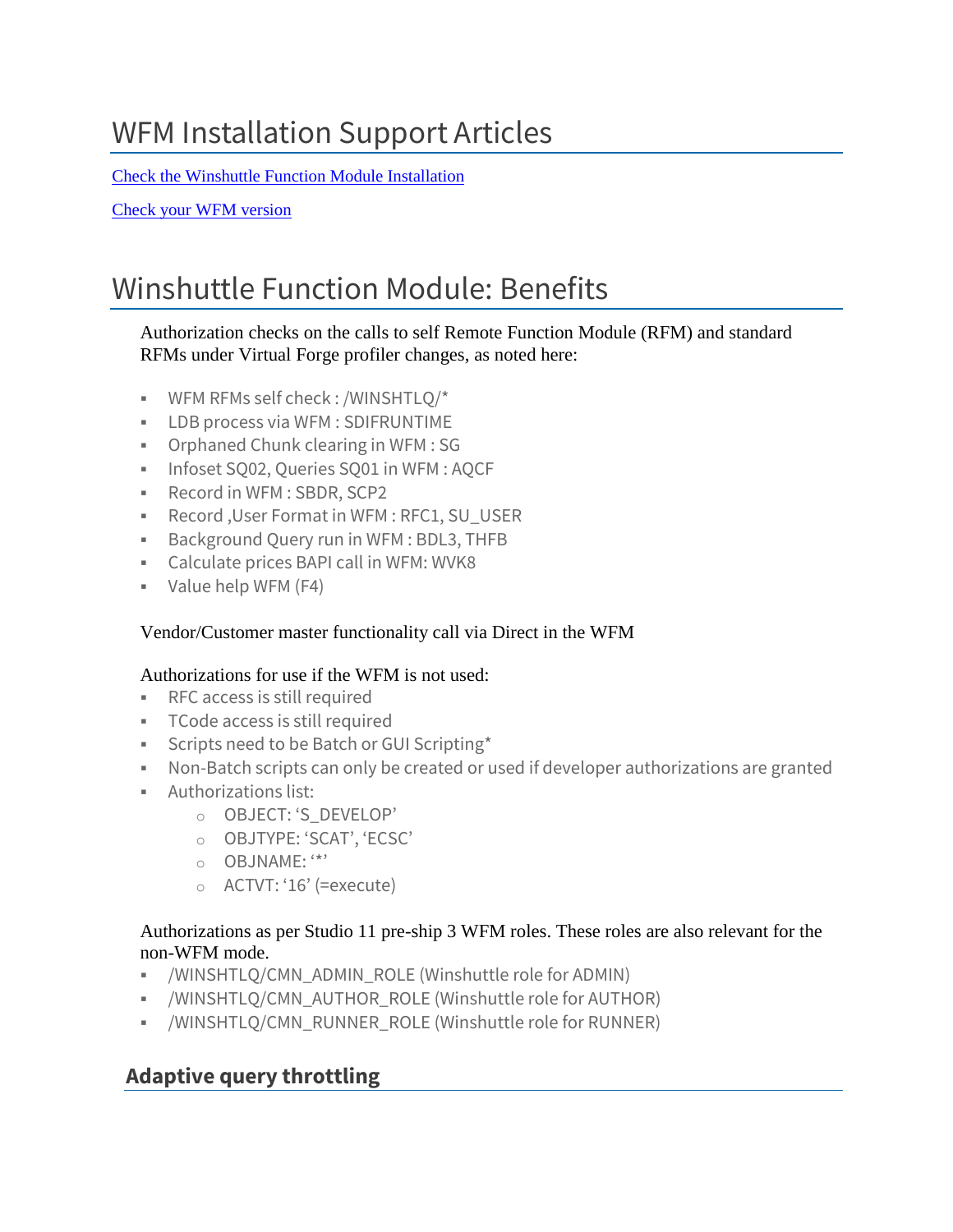- Checks dialog processes
- Check system resources
- **Stop Explicitly Query Execution for an Un-optimized Query (Adaptive Query Throttling** U.S. Patent No. 832144)

## **Chunking**

- With WFM, Client Chunking can be used in which data extraction with chunks resulting in faster processing
- **WFM uses Server-side Chunking. In this process, ABAP memory is utilized in** compressed way, which results in processing of large data set without ABAP memory dump

### **Background processing**

- With WFM , large query can execute as background work process
- Saves Dialog work processes
- **EXEC** Large query can be scheduled Overnight

Query with t-code Recording. Query can be created with underlined tables used behind any tcode. Expert knowledge is not required.

Query with Logical Databases - Query can be created for SAP Logical Database as well.

## **Transaction Validation**

- For data with no Loops: Data is passed per row; the data is read and validated.
- For data in Loops:
	- o A single call per data set is passed from the RFC client to the FM
	- $\circ$  The FM will make <n> recursive calls to the transaction code using the "call" transaction" function until the list of items is exhausted
	- $\circ$  The FM will deliver a single aggregated result of errors to the RFC client, thereby reducing the number of RFC calls and reducing latency
	- o Support for more than 10,000 line items

#### **Transaction Simulation**

- **•** Certain transactions in SAP provide a simulate or whole document check option (typically financial documents)
- **EXECT:** Script recordings cannot easily incorporate this feature
- **EXEDED FIGHTS SIMULATE Will return messages that would typically only appear at the attempted** commit of the data set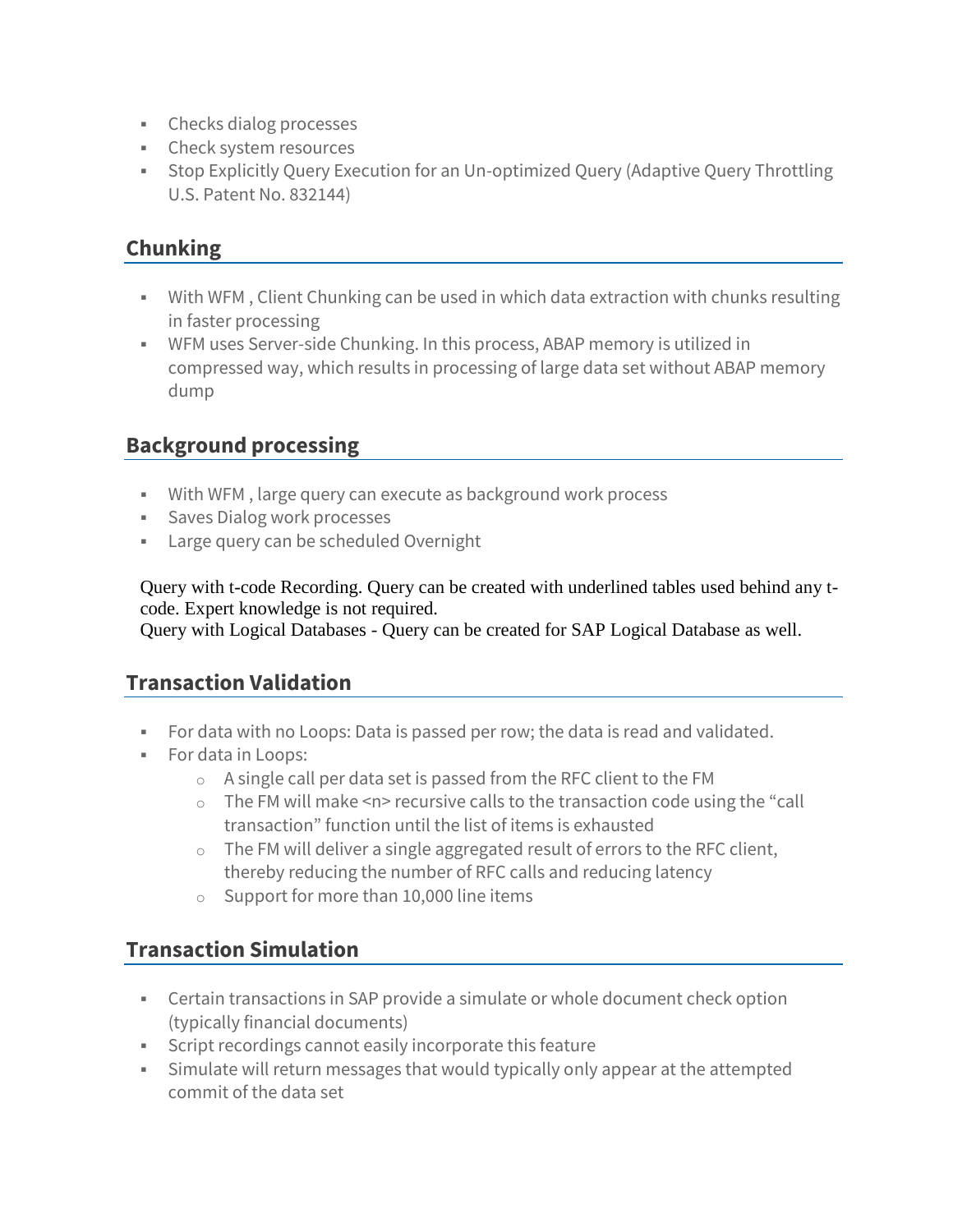- Types of results detected with Simulate
	- o Balance checking on documents
	- o Input tax and tax on sales and purchases, are generated
	- o Profit & Cost Center checking

#### **Document Attachment**

- More options for Document Attachment
- **EXECO Attachment can be saved to External Repository, saving SAP DB**
- Requires FM configuration
- Covers GOS, BDS, DMS
- **.** If the WFM is absent-then only BDS is supported
- **EXECT** Feature will be supported for all Tcodes that can be configured (for specific attachment method)

## **Add/Retrieve/Update long text**

- An additional Long text option
- **■** User can create and change the long texts
- **■** User can read the existing long text
- Good length of long texts can be updated or read.
- Currently works with following important transactions:
	- 1. FB02
	- 2. FB03
	- 3. ME22N
	- 4. ME52N
	- 5. MM02
	- 6. VA02
	- 7. XD02
	- 8. XK02
	-
	- 9. BP
	- 10. FK02
	- 11. FK03
	- 12. MK02
	- 13. MK03
	- 14. ME32K
	- 15. VD02
	- 16. FD02
	- 17. VD02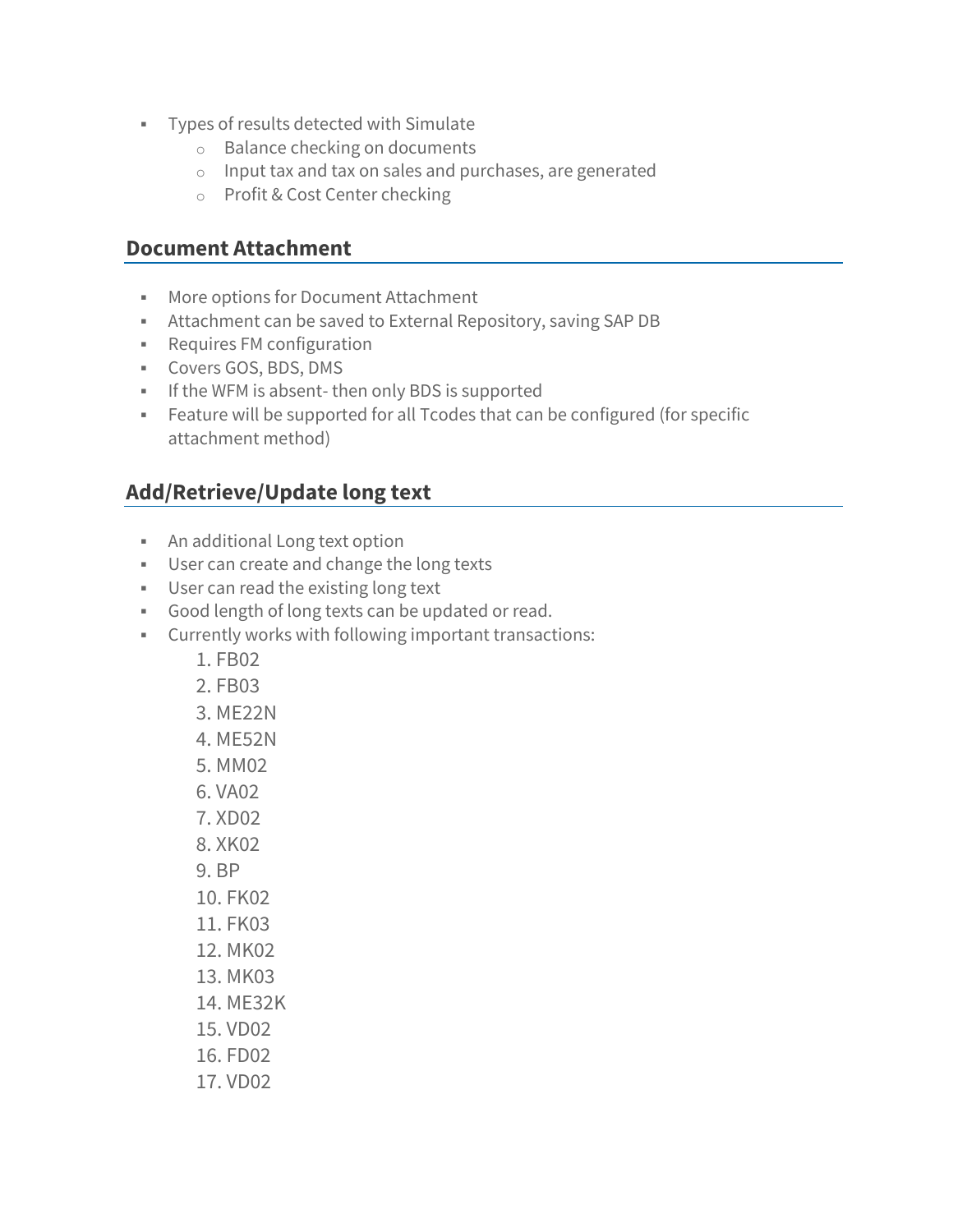- 18. IW32 19. IW32 20. IE02 21. IL02 22. IP02 23. AS02 24. KS02 25. ME12 26. CV02N
- 27. VA42
- 28. MM42
- 29. VA12
- 30. VA32
- 31. VA22
- Recording steps of long text is not required to update or read.
- Long text will only be updated if document changes are executed successfully
- Easy steps for long text read or update.
- Works with all SAP versions.

## **Skip Screen WFM-only functionality**

- **.** In one call from client, Skip Screen "if not found" functionality can be achieved through WFM
- Reducing the number of RFC calls from Client and hence reducing latency resulting in faster Execution
- Debug with Skip Screen is also supported for all t-codes except PA30/PA40
- Support available for "Read from SAP" functionality with skip screen

# **User administration control page**

- A dedicated Winshuttle Custom T-code /n/WINSHTLQ/ADMPANEL to maintain all Winshuttle tables and tab pages for query authorizations, WFM admin parameters, and other options
- **Provision to define Storage Category for a DMS attachment in Winshuttle Admin Panel,** providing them feasibility to define external repository
- Easy to handle all Winshuttle parameters, as it uses SAPGUI

# **Vendor payment data handling**

**• Generation of Bank Details from IBAN & vice-versa**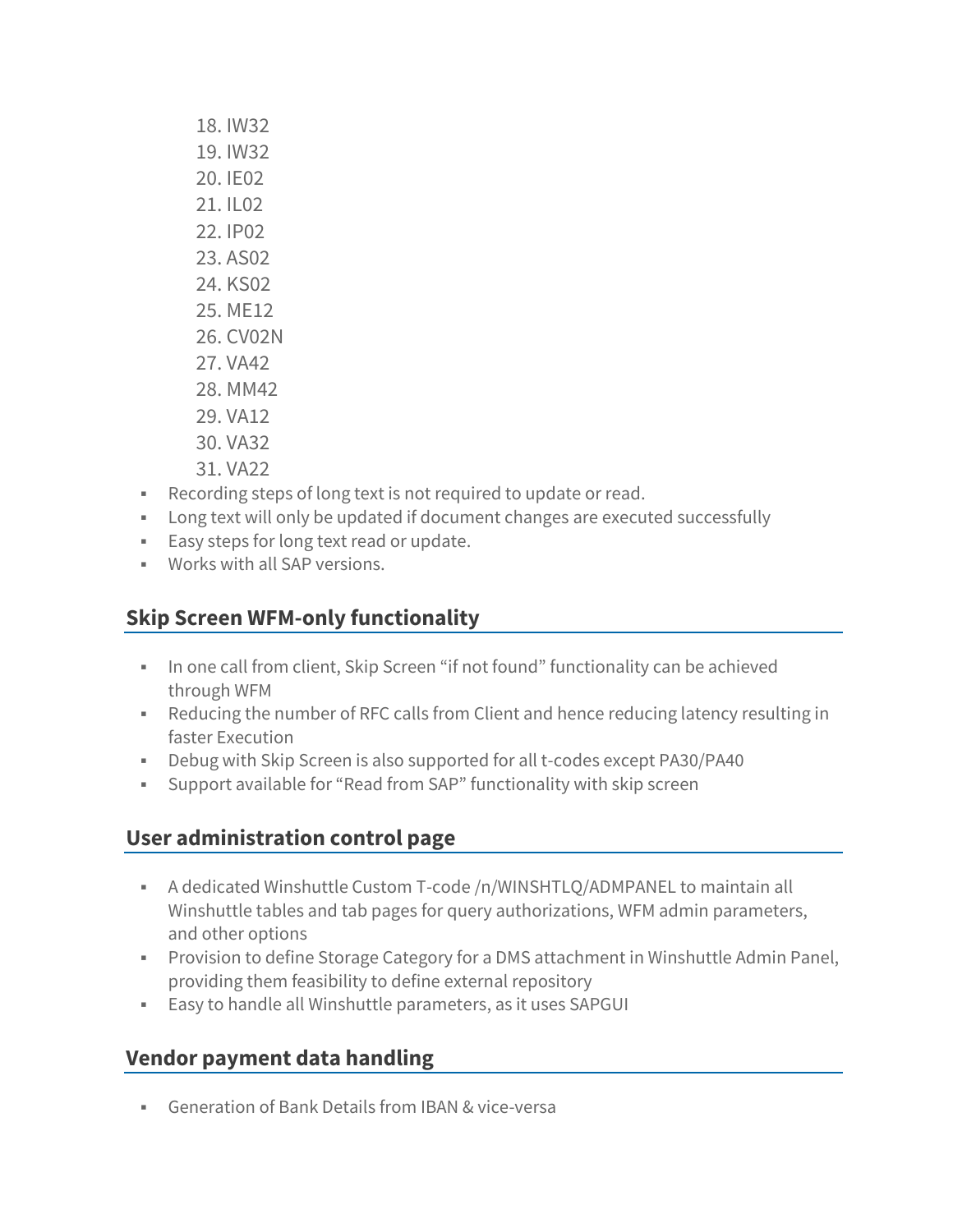- **EXECT** Creation, Change & Deletion of IBAN/Bank data for mentioned Vendor
- Creation of New bank on user selection
- Check for Bank Master data
- **EXECT** fHave also been made compatible with Transaction code BP on releases S/4 HANA 1610 onwards

#### **Customer master features**

- Add/Delete partner functions
- **Email ID insert or delete in customer**
- IBAN create/Delete
- Replace/Add bank to given IBAN
- **•** Delete bank for given customer
- Bank creation
- Update the tax classifications of customer
- Functionality to update Sales Data and Tax Classification with the same script
- Have also been made compatible with Transaction code BP on releases S/4 HANA 1610 onwards

#### **What's happening behind the scenes**

- **EXECUTE:** Asynchronous processes
- **·** Improved Run performance
- Plug-and-play architecture
- More than 10% Throughput Performance improvement

#### **Changes with SAP S/4HANA for Extended Material Number**

- With SAP S/4HANA, the maximum length for Material Number was extended from 18 to 40 characters.
- **EXECT** All external interfaces (BAPIs, IDOCs, RFCs) containing Material Number still have the usual technical field MATNR with length 18. This is for compatibility reasons.
- **EXECT** These interfaces have been enhanced by a new field: MATNR\_LONG.

### **Changes to accommodate Customer and Vendor master into one new transaction called BP**

- Customer/Vendor masters have now been replaced by Business Partner (i.e. a common t-code, BP)
- All Customer/Vendor related t-codes are obsolete. These include XD01/XD02/XD03, XK01/XK02/XK03, FD01/FD02/FD03, etc.